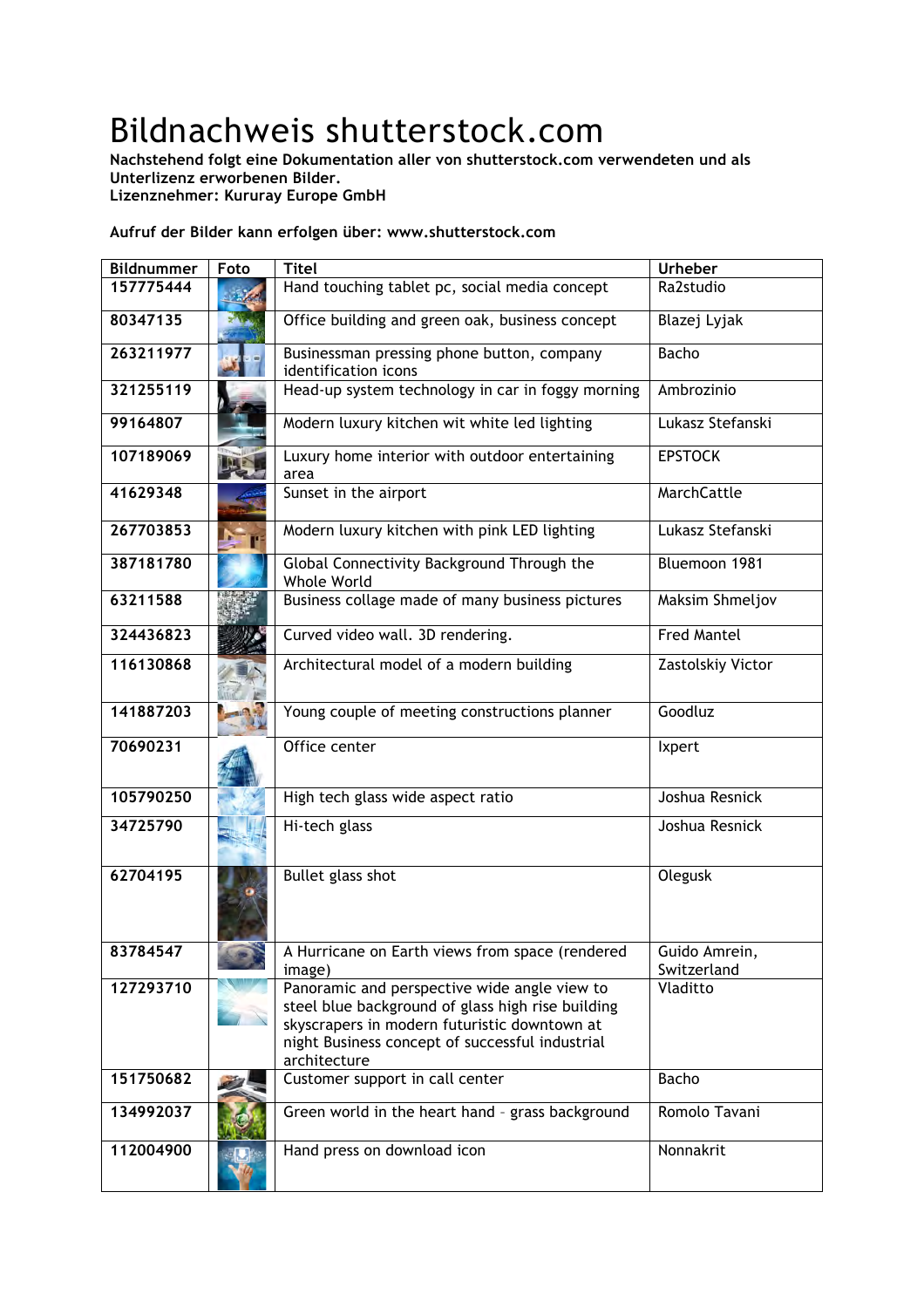| 388406491 | Password protected to login on the computer<br>screen, Privacy Security Protection | Selinofoto    |
|-----------|------------------------------------------------------------------------------------|---------------|
| 68581867  | Girl with technical drawing screen                                                 | Semisatch     |
| 827489    | Ein Bündel Broschüren                                                              | Fedor Sidorov |
| 365543783 | Photovoltaic with cloud sky reflection                                             | petrmalinak   |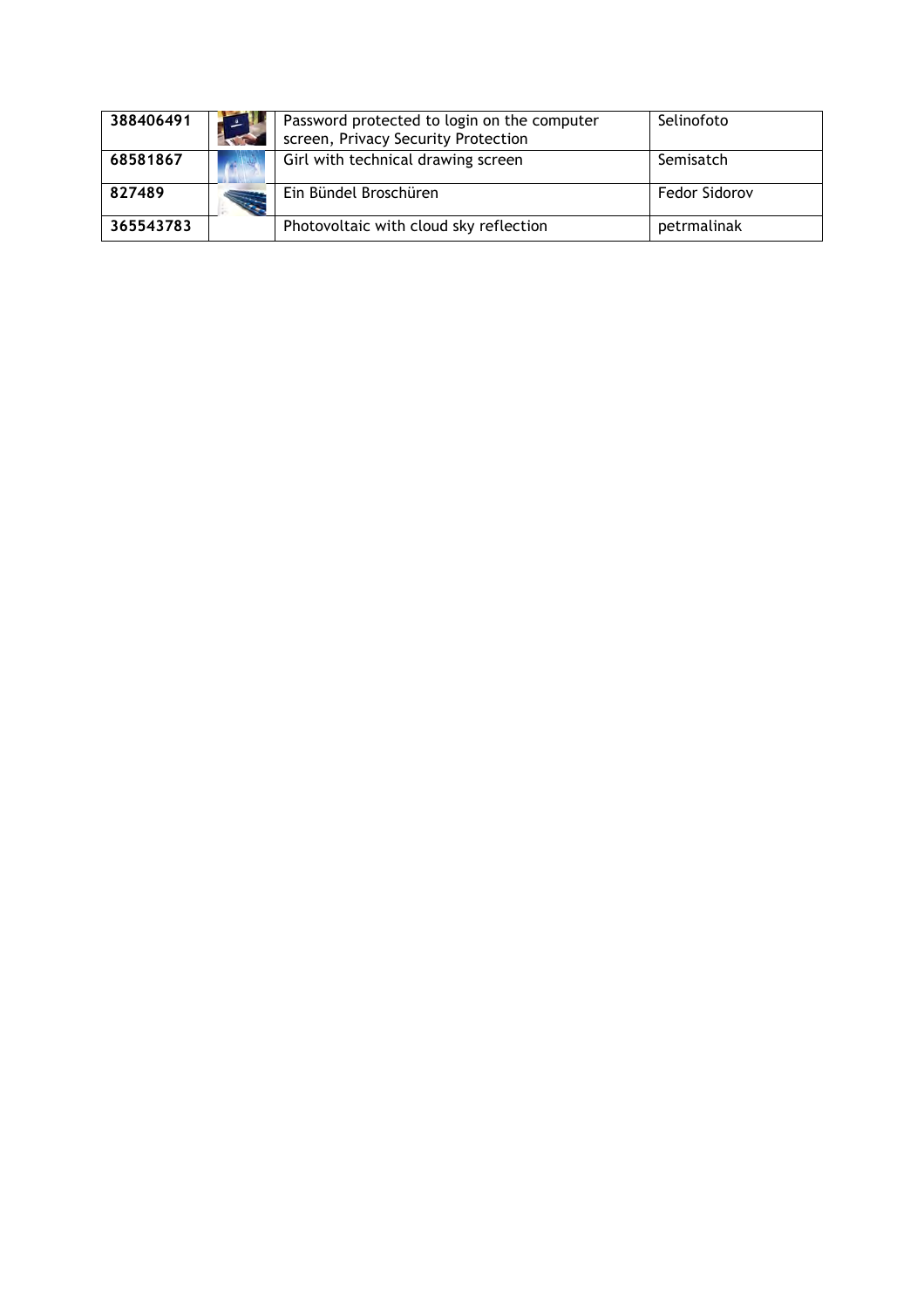## Bildnachweis shutterstock.com

Nachstehend folgt eine Dokumentation aller von shutterstock.com verwendeten und in Lizenz erworbenen Bilder.

Lizenznehmer: KEG kuraray Europe GmbH Seite - 1 -

| Bildnummer | Foto | <b>Titel</b>                                                 | Urheber            |
|------------|------|--------------------------------------------------------------|--------------------|
| 70253554   |      | Red high-detailed buttons in different styles.               | <b>Vjom</b>        |
| 76266676   |      | Abstract futuristic orange 3D circle.                        | Katerina Havelkova |
| 52566178   |      | eps10 vector background                                      | seed               |
| 81032101   |      | image of speakerphones and sound against white<br>background | Sergej Khakimullin |
| 82029952   |      | Black Geometric background with space for text.              | blinkblink         |
| 100039643  |      | Abstract background created with plus sign.                  | Katerina Havelkova |
| 88629010   |      | Abstract Blue Background                                     | <b>Dimec</b>       |
| 69868198   |      | Abstract Background Vector                                   | echo3005           |
| 63150709   |      | Abstract technology circles                                  | echo3005           |
| 48677047   |      | Swirl background                                             | antishock          |
| 62039245   |      | Abstract retro technology lines                              | VikaSuh            |
| 73968214   |      | Abstract architecture                                        | ixpert             |
| 56050387   |      | mosaic vector pattern design                                 | Pinnacleanimates   |
| 101304628  |      | <b>Overlapping Squares Concept</b>                           | emEF               |
| 84136606   |      | Building project. High resolution.                           | ixpert             |
| 57372871   |      | glass sphere. 3D vector illustration.                        | cobalt88           |
| 70492504   |      | 3D bright abstract background - vector illustration          | avian              |
| 133972874  |      | Silhouette people on glass staircase                         | hxdbzxy            |